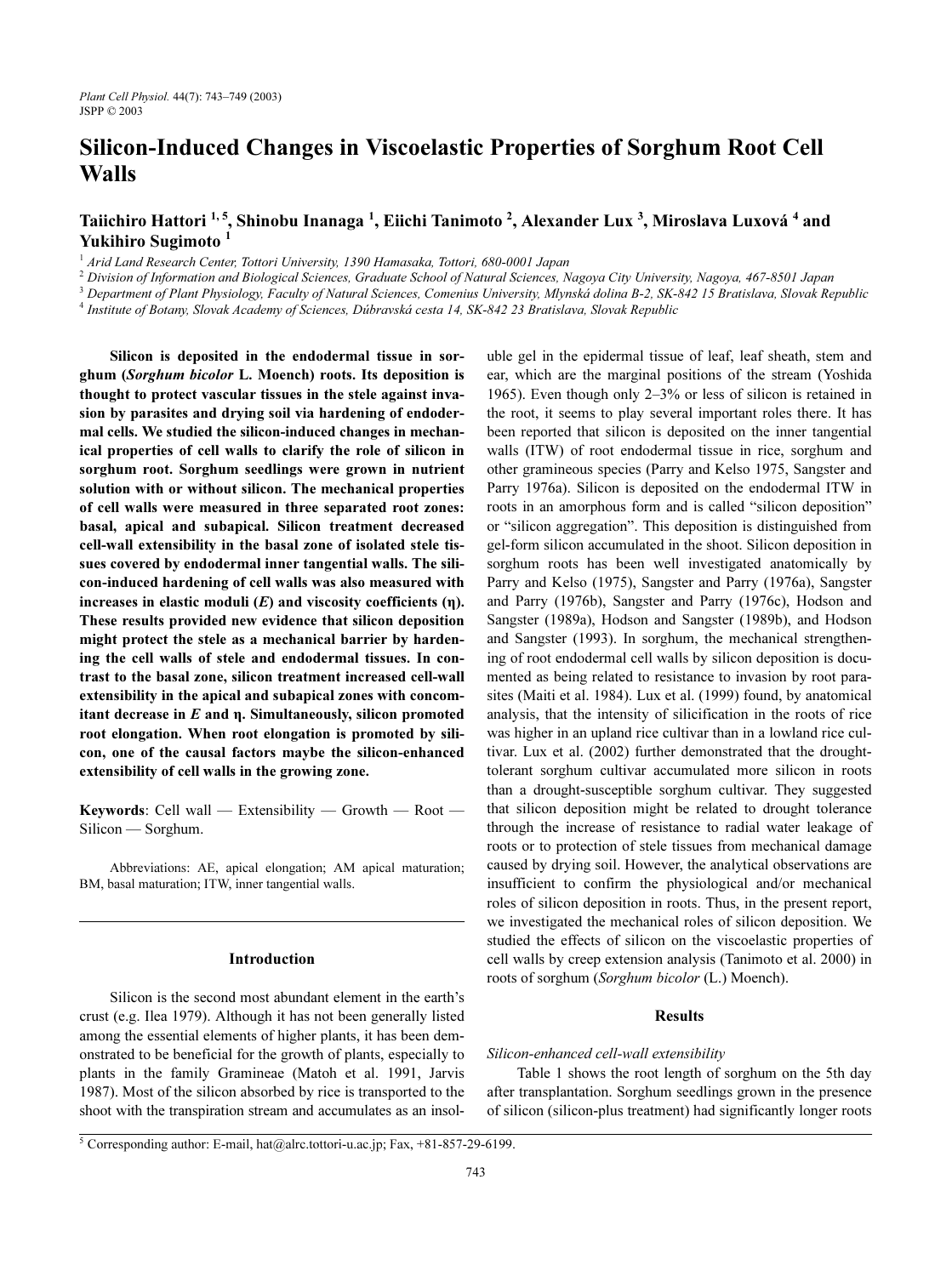744 Silicon-induced changes in cell-wall properties



 $(P<0.01)$  than those grown in silicon-free nutrient solution (silicon-minus treatment). Extensibilities of root cell walls in three different zones are shown in Fig. [1.](#page-6-13) The silicon-plus treatment increased the extensibility of cell walls in the apical elongation (AE) zone; reversible and irreversible extension increased about 9% and 15%, respectively, resulting in a 12% increase in the total extension  $(P<0.01)$ . In the apical maturation (AM) zone, likewise, cell-wall extensibility increased with the silicon-plus treatment  $(P<0.05)$ . In contrast to these apical zones, the silicon-plus treatment significantly decreased the cellwall extensibility of stele tissues in the basal maturation (BM) zone; total extension decreased by 23% as a result of decreases in reversible and irreversible extensions (26% and 21%, respectively  $(P<0.01)$ ). When whole BM segments with peripheral tissues were measured, no significant differences were observed between silicon-plus and silicon-minus treatments.

#### Comparison of physical parameters of cell walls

The extensibility of cell walls is described by physical

Table 1 Effect of silicon application on root length of sorghum grown in nutrient solution containing 0 and 1.67 mM  $SiO<sub>2</sub>$  on the 5th day after transplantation

| SiO <sub>2</sub> concentration (mM) | Root length (mm) |  |  |
|-------------------------------------|------------------|--|--|
| 0                                   | $166.6 \pm 3.4$  |  |  |
| 1.67                                | $180.5 \pm 3.8$  |  |  |
|                                     | **               |  |  |

Data are means  $\pm$  S.E. (*n* = 45 and 55 for silicon-plus and -minus treatment, respectively).

\*\* Significant at 1% level by t-test.

Fig. 1 Effects of silicon on cell-wall extensibility in different parts of a seminal root. Total extension was separated into plastic extension and elastic extension. The root zones and the load applied to each zone are as follows: AE, the apical elongation zone loaded 20 g mm<sup>-2</sup> ( $n = 48$  and 39 for the silicon-plus and -minus treatments, respectively); AM, the apical maturation zone of the root (20–30 mm from the tip) loaded 50 g mm<sup>-2</sup> ( $n = 50$  and 39, respectively); BM1, the basal maturation zone of stele covered by ITW endodermis loaded 50 g segment<sup>-1</sup> ( $n = 24$  and 23, respectively); BM2, the basal maturation zone without any tissue removed loaded 50 g segment<sup>-1</sup> ( $n = 26$  and 20, respectively). Data are means of 20–50 roots indicated by " $n =$ " in each with vertical bars representing the standard error. N.S, Not significant by t-test; \*, \*\* significant differences at 5% and 1% level by t-test, respectively.



Fig. 2 Effects of silicon on the six viscoelastic parameters in different root zones. AE, Apical elongation zone; AM, apical maturation zone; BM, basal maturation zone. The extension curve of each root was analyzed by the six-element model shown in Fig. [4](#page-6-13). The reciprocal values of six parameters were calculated to show that the greater the values the higher the extensibility of cell walls. The relative values (% of control in the silicon-minus treatment) were indicated. Data are means of 20–50 roots with the vertical bars representing the standard error.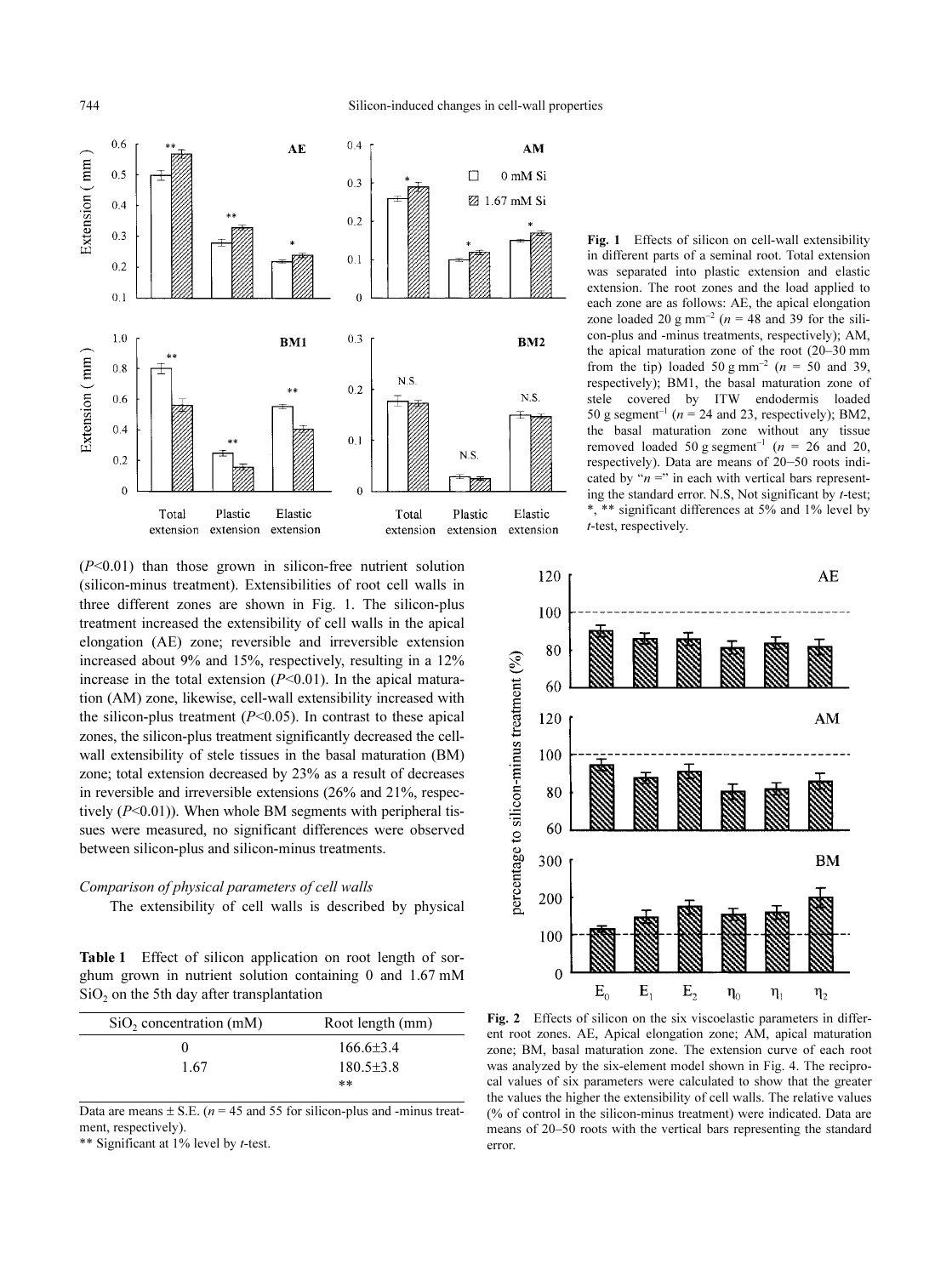| Zone | SiO <sub>2</sub> concentration<br>(mM) |                  | $E_0$ (×10 <sup>6</sup> N m <sup>-2</sup> ) $E_1$ (×10 <sup>7</sup> N m <sup>-2</sup> ) $E_2$ (×10 <sup>7</sup> N m <sup>-2</sup> ) $\eta_0$ (×10 <sup>10</sup> pas) $\eta_1$ (×10 <sup>8</sup> pas) $\eta_2$ (×10 <sup>8</sup> pas) |                  |                 |                  |                 |
|------|----------------------------------------|------------------|--------------------------------------------------------------------------------------------------------------------------------------------------------------------------------------------------------------------------------------|------------------|-----------------|------------------|-----------------|
| AE   | 0                                      | $2.63 \pm 0.11$  | $2.12\pm0.08$                                                                                                                                                                                                                        | $2.39\pm0.10$    | $1.18 \pm 0.06$ | $8.02\pm0.33$    | $1.01 \pm 0.05$ |
|      | 1.67                                   | $2.38 \pm 0.08$  | $1.83 \pm 0.06$                                                                                                                                                                                                                      | $2.05 \pm 0.08$  | $0.96 \pm 0.04$ | $6.71 \pm 0.25$  | $0.83 \pm 0.04$ |
|      |                                        | $\ast$           | $**$                                                                                                                                                                                                                                 | *                | $***$           | $***$            | **              |
| AM   | $^{(1)}$                               | $12.68 \pm 0.40$ | $11.12\pm0.53$                                                                                                                                                                                                                       | $13.62 \pm 0.81$ | $8.61 \pm 0.63$ | $45.69 \pm 2.54$ | $6.60\pm0.42$   |
|      | 1.67                                   | $11.97 \pm 0.39$ | $9.76 \pm 0.31$                                                                                                                                                                                                                      | $12.41 \pm 0.51$ | $6.93 \pm 0.34$ | $37.63 \pm 1.47$ | $5.62 \pm 0.27$ |
|      |                                        | N.S.             | *                                                                                                                                                                                                                                    | N.S.             | *               | **               | *               |

Data are means  $\pm$  S.E. (*n* = 39–50).

AM zone (subapical part, 20–30 mm from root tip)

N.S., Not significant; \*, \*\* significant at 5% and 1% level by t-test, respectively.

parameters of the cell wall, namely elastic moduli  $(E_0, E_1$  and  $E_2$ ) and viscosity coefficients ( $\eta_0$ ,  $\eta_1$  and  $\eta_2$ ). These parameters of the AE and AM zones are shown in Table 2 and those of the BM zone are shown in Table 3. The effects of silicon treatment on those parameters are shown in Fig. [2](#page-6-13). Since all elastic moduli and viscosity coefficients are parameters of rigidity, the decrease in these values corresponds to the loss of rigidity or the increase in extensibility of cell walls.

Apical elongation zone (2.5–7.5 mm behind the tip) and apical maturation zone  $(22.5-27.5 \text{ mm}$  behind the tip)-The silicon-plus treatment significantly decreased all six parameters in the AE zone (Table 2, Fig. [2\)](#page-6-13). The effect of the siliconplus treatment was relatively weaker in the AM zone. Four parameters were significantly decreased but the decreases in  $E_0$ and  $E<sub>2</sub>$  were not significant at the 5% level. The effect of silicon treatment seemed to be clearer in  $\eta$  than in E. The differences of  $\eta_0$  values between silicon-plus and silicon-minus treatments, especially, were higher than those of  $E_0$ , the former decreased about 20%, and the latter decreased 5–10%, respectively. The effects of silicon on values of E seemed to become weaker with the increase of the distance from the base.

Basal maturation zone (22.5–27.5 mm from root–stem junction)—In the case of the BM zone (stele tissues covered by endodermal ITW with cortex and epidermis removed), the silicon-plus treatment increased both  $\eta$  and E in contrast to those of the AE and AM zones (Table 2, 3, Fig. [2](#page-6-13)). The effect of the silicon-plus treatment on  $\eta_0$  was clearer than on  $E_0$  with 52% and 14% increases, respectively. On the other hand, effects of silicon on  $E_1$  and  $\eta_1$ ,  $E_2$  and  $\eta_2$  were almost the same.

#### **Discussion**

### The role of silicon deposition in the root

It has been known that application of silicon increases resistance to diseases and keeps leaf blades erect in rice, wheat and other gramineous species. Mechanical hardening caused by silicon accumulation in shoot epidermal tissues provides crops with many beneficial effects. Silicon is also deposited on the



Fig. 3 Schematic illustration of the Rheoner creep meter and the clamping position of the cell-wall specimen. The microprocessor (MP) controls the up and down movement of the lower clamp which is driven by a stepping motor (SM). The movement is regulated by reading the digitized signal from the load cell (LC). The mode of these feed-back movements and the creep analysis of the data obtained are conducted by a computer system connected to the creep meter. The apical and basal 2.5-mm zones were pinched by the upper and lower clamps of a creep meter, respectively. The cell-wall specimen was kept in a drop of MES buffer during the measurement. (Modified from [Tanimoto et al. 2000\)](#page-6-12).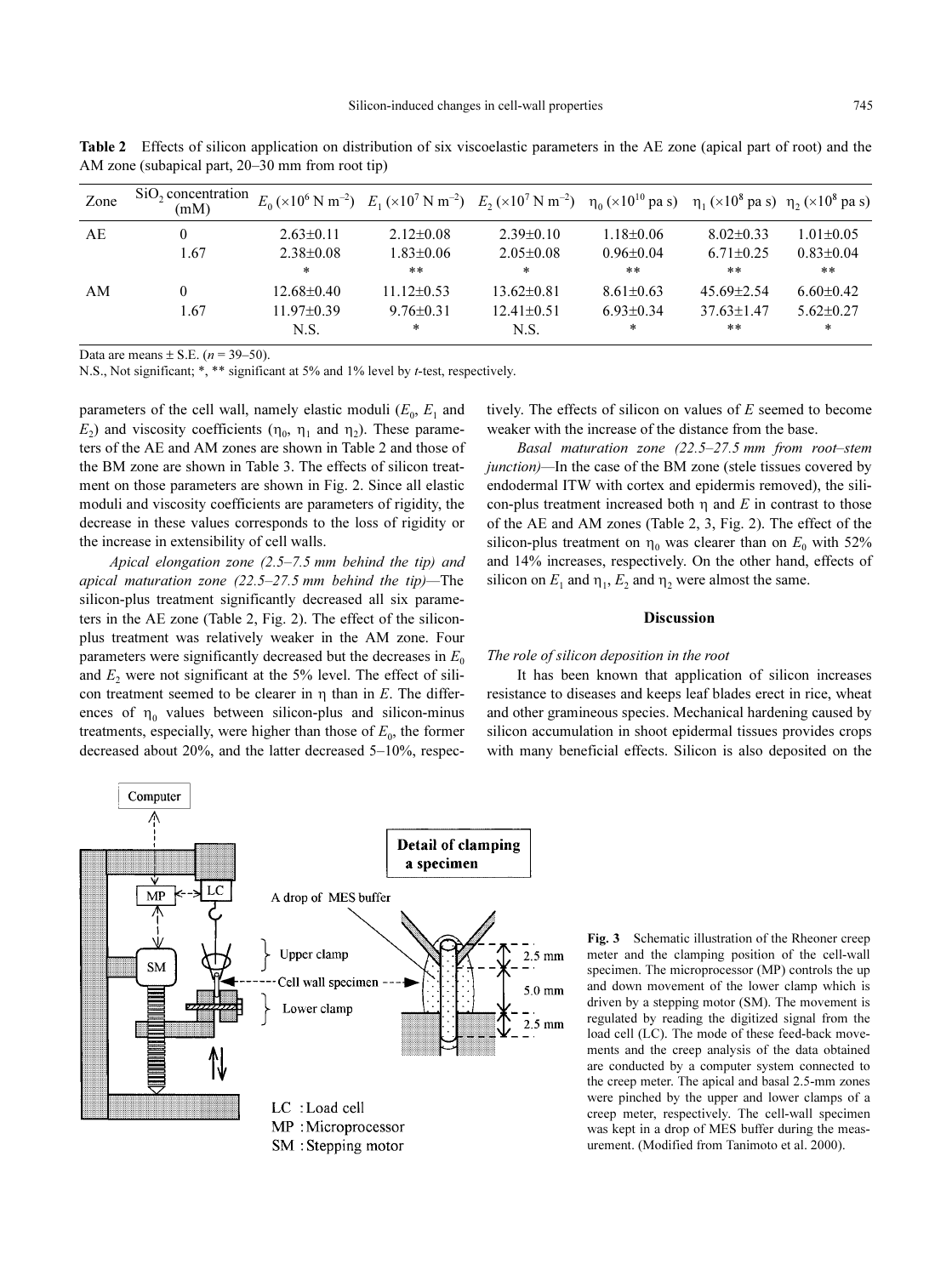| Zone | SiO <sub>2</sub> concentration<br>(mM) |                 |               | $E_0$ (×10 <sup>7</sup> N m <sup>-2</sup> ) $E_1$ (×10 <sup>8</sup> N m <sup>-2</sup> ) $E_2$ (×10 <sup>8</sup> N m <sup>-2</sup> ) $\eta_0$ (×10 <sup>11</sup> pa s) $\eta_1$ (×10 <sup>10</sup> pa s) $\eta_2$ (×10 <sup>9</sup> pa s) |                 |                 |                 |
|------|----------------------------------------|-----------------|---------------|------------------------------------------------------------------------------------------------------------------------------------------------------------------------------------------------------------------------------------------|-----------------|-----------------|-----------------|
| ΒM   |                                        | $8.50\pm0.34$   | $2.97\pm0.16$ | $2.68\pm0.19$                                                                                                                                                                                                                            | $1.56 \pm 0.07$ | $1.10 + 0.10$   | $1.00 \pm 0.09$ |
|      | 1.67                                   | $9.68 \pm 0.49$ | $4.30\pm0.35$ | $4.63 \pm 0.48$                                                                                                                                                                                                                          | $2.36 \pm 0.24$ | $1.73 \pm 0.19$ | $.96 \pm 0.25$  |
|      |                                        | *               | **            | **                                                                                                                                                                                                                                       | **              | **              | **              |

Table 3 Effects of silicon application on the distribution of six viscoelastic parameters in theBM1 segments (stele covered by the ITW of the endodermal cells)

Data are means  $\pm$  S.E. ( $n = 24$  and 23 for the silicon-plus and -minus treatments, respectively).

\*, \*\* Significant at 5% and 1% level by t-test, respectively.

ITW of root endodermal cells. The physiological role of such silicon deposits in root is not well known. [Maiti et al. \(1984\)](#page-6-9) and [Lux et al. \(1999\)](#page-6-10) suggested that depositions of silicon on the endodermal ITW might protect vascular tissues against invasion by parasites and the effects of drying soil via mechanical hardening of root endodermal cells. [Maiti et al. \(1984\)](#page-6-9) demonstrated that penetration by the haustorium of a parasite was not prevented by the peripheral tissues but was prevented by endodermal tissue which is highly thickened and has dense silicon depositions. The primary purpose of this study was to reveal whether or not silicon deposition changes cell-wall mechanical properties. To evaluate the effects of silicon deposition in stele tissues, measurements in the BM zone were partly performed on isolated stele covered by endodermal ITW with epidermal and cortical tissues removed. Silicon application increased elastic moduli  $(E)$  and viscosity coefficients  $(\eta)$  in these samples (Table 3). It was suggested that silicon depositions made cell walls of stele and endodermal tissues more rigid in the basal part of the sorghum root. The remarkable increase in mechanical parameters by silicon indicates that silicon deposited on the ITW of the endodermis makes it harder by increasing the viscosity coefficient, which is known to regulate irreversible extensibility of cell walls ([Tanimoto et al. 2000\)](#page-6-12). These results are compatible with the previous anatomical investigation of silicon deposition on endodermal ITW [\(Sangster and](#page-6-5) [Parry 1976a](#page-6-5), [Sangster and Parry 1976b](#page-6-6), [Sangster and Parry](#page-6-7) [1976c](#page-6-7)). When whole root segments, with cortex and epidermis intact, were examined at the base, no significant effect caused by silicon was observed. Since cortical tissues occupy about 80% of the root cross-section in sorghum, the change in endodermal tissues due to silicon might be hidden by outer tissues which did not accumulate silicon (Fig. [1](#page-6-13)). We found for the first time that the mechanical hardening, i.e. the increase in  $E$  and  $\eta$ , of endodermal tissues was caused by silicon application to sorghum seedlings. These results provided evidence for the idea that silicon deposition in roots might protect the stele from invasion by parasites by being a mechanical barrier, as suggested by microscopic observation [\(Maiti et al. 1984](#page-6-9), [Lux et al. 1999](#page-6-10)).

#### Silicon-enhanced root elongation

The previous findings of [Yoshida \(1965\)](#page-6-3) and the present study (Table 3; BM1) showed silicon-induced hardening of tissues. In contrast to them the silicon-plus treatment promoted root elongation and increased cell-wall extensibility in the apical part of the roots (Table 1, Fig. [1;](#page-6-13) AE and AM). These are new findings and they are compatible with the recent finding of silicon-induced growth promotion in etiolated young leaves of rice ([Hossain et al. 2002a](#page-6-19)). Since the cell-wall extensibility and elongation growth of roots are strictly correlated ([Tanimoto](#page-6-14) [1994,](#page-6-14) [Tanimoto and Yamamoto 1997](#page-6-15), [Tanimoto et al. 2000](#page-6-12)), the silicon-enhanced cell-wall extensibility in the growing zone of the roots is probably one of the causal factors promoting root elongation (Fig. [1\)](#page-6-13).

In the case of leaves [\(Hossain et al. 2002a](#page-6-19)), silicon application to rice promoted the elongation of leaf blades with a concomitant increase in cell-wall extensibility in its basal elongating zone. Although the mechanism of these growthpromoting effects of silicon, including our results, remains to be uncovered, it is commonly recognized that the promotive effects of silicon are restricted to young and immature tissues such as the apical part of the root and the basal part of the leaf in plants in Gramineae. These young tissues have flexible primary cell walls that are free from secondary thickening caused by maturation or deposition of some materials including silicon ([Sangster and Parry 1976a\)](#page-6-5). Therefore, the increase in extensibility of young elongating cell walls by silicon might be brought about by a silicon-induced decrease in thickness of the primary cell wall itself [\(Hossain et al. 2002b](#page-6-16)), the physiological mechanism of which is unknown. In the present study, the silicon-induced increase in plastic (irreversible) extension of cell walls is more remarkable than that of reversible extension (Fig. [1](#page-6-13)). Since the irreversible extensibility of cell walls, as regulated by the viscosity coefficient  $(\eta)$ , was found to be strictly related to the acid-induced loosening of cell walls of pea roots ([Tanimoto et al. 2000\)](#page-6-12), the present promotion of root elongation by silicon may be brought about partially by an acid-induced decrease in viscosity coefficients of the elongating cell walls. Although the mechanism of silicon-enhanced irreversible extensibility of cell walls is unknown, [Hossain et](#page-6-19) [al. \(2002a\)](#page-6-19) found that the alkali-soluble hemicellulose fraction contained most of the silicon compounds in rice leaves. Pectin is also reported to be able to bind with silicon ([Schwarz 1973,](#page-6-17) [Scurfield et al. 1974\)](#page-6-18). Hemicellulose and pectin in Gramineae differ from those of dicots and other monocots in their amount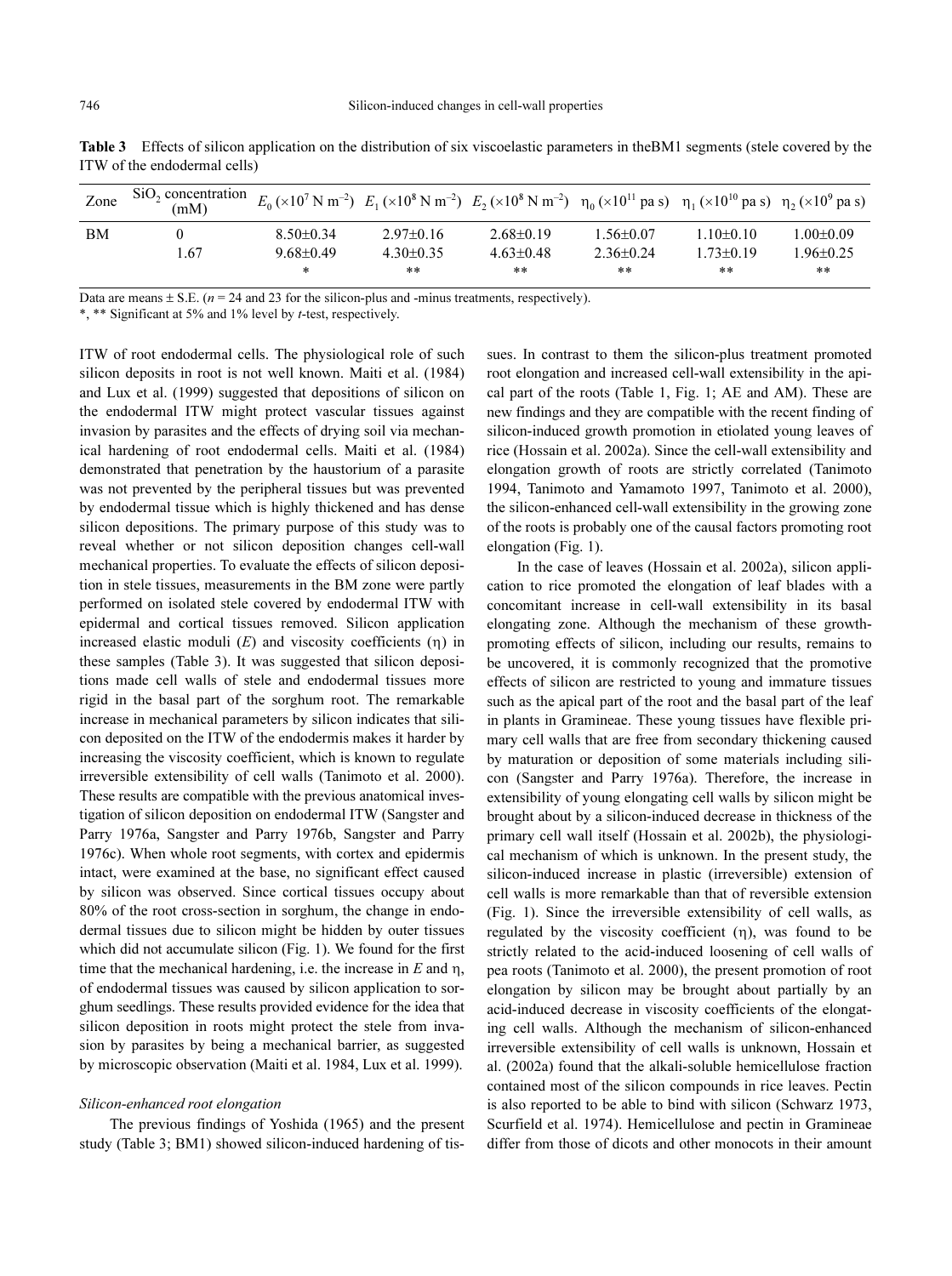

Fig. 4 A viscoelastic model and the equation for the creep extension analysis. (A) The Kelvin-Voigt-Burgers' six-element model is composed of one Hookean spring  $(E_0)$ , one Newtonian dashpot  $(\eta_0)$  and two viscoelastic components  $(E_1, \eta_1)$  and  $E_2, \eta_2$ . (B) The equation for the six-element model. Deformation ( $\varepsilon(t)$ ) of such a model under a constant load ( $P_0$ ) is simulated by the equation of four members. (C) A typical creep extension curve during 300 s extension and 180 s shrinkage. The extension curve was analyzed using the method of [Kamata et al. \(1988\).](#page-6-23) Linear instantaneous deformation (A to B), nonlinear deformation (B to C) and final linear deformation (C to D) were simulated with the equation (part B), and the physical parameters of the elastic moduli and viscosity coefficients were calculated. Total extension, plastic extension and elastic extension were also determined by reading the extensions at 300 and 480 s, respectively. (Modified from [Tanimoto et al. 2000\)](#page-6-12).

and chemical configuration. Cell walls of gramineous species are characteristically abundant in arabinoxylan, which is a heteropolymer composing hemicellulose, and have a smaller amount of polygalacturonic acid, which is a homopolymercomposing pectin [\(Carpita 1996\)](#page-5-2). Since hemicellulose and pectin are major constituents of primary cell walls and their amount and molecular size change during root growth [\(Tanimoto and Huber 1997,](#page-6-20) [Tabuchi and Matsumoto 2001\)](#page-6-21), it is conceivable that silicon–hemicellulose and/or silicon–pectin conjugates cause the change in mechanical properties of root cell walls. The participation of pectin components to the mechanical properties of cell walls was also suggested by an in vitro model system ([Chanliaud et al. 2002\)](#page-5-3). Since gramineous species have an ability to absorb silicon actively from the rhizosphere, silicon concentration in plant sap rises drastically

[\(Ma and Takahashi 2002\)](#page-6-22). Such a silicon-concentrated condition in gramineous plants might facilitate the interaction of silicon molecules with cell-wall components and the formation of a silicon body. Although the physiological mechanisms remained to be uncovered, silicon plays two separate functions in root cell walls, strengthening the endodermal cell walls in the mature basal region and keeping the young expanding cell walls extensible in the apical region of the roots. By combining the two effects of silicon, our results may indicate that the application of silicon seems to be quite beneficial to plants grown under drought conditions by encouraging the development of a big root system and providing protection to roots against drying soil ([Hattori et al. 2001\)](#page-5-4).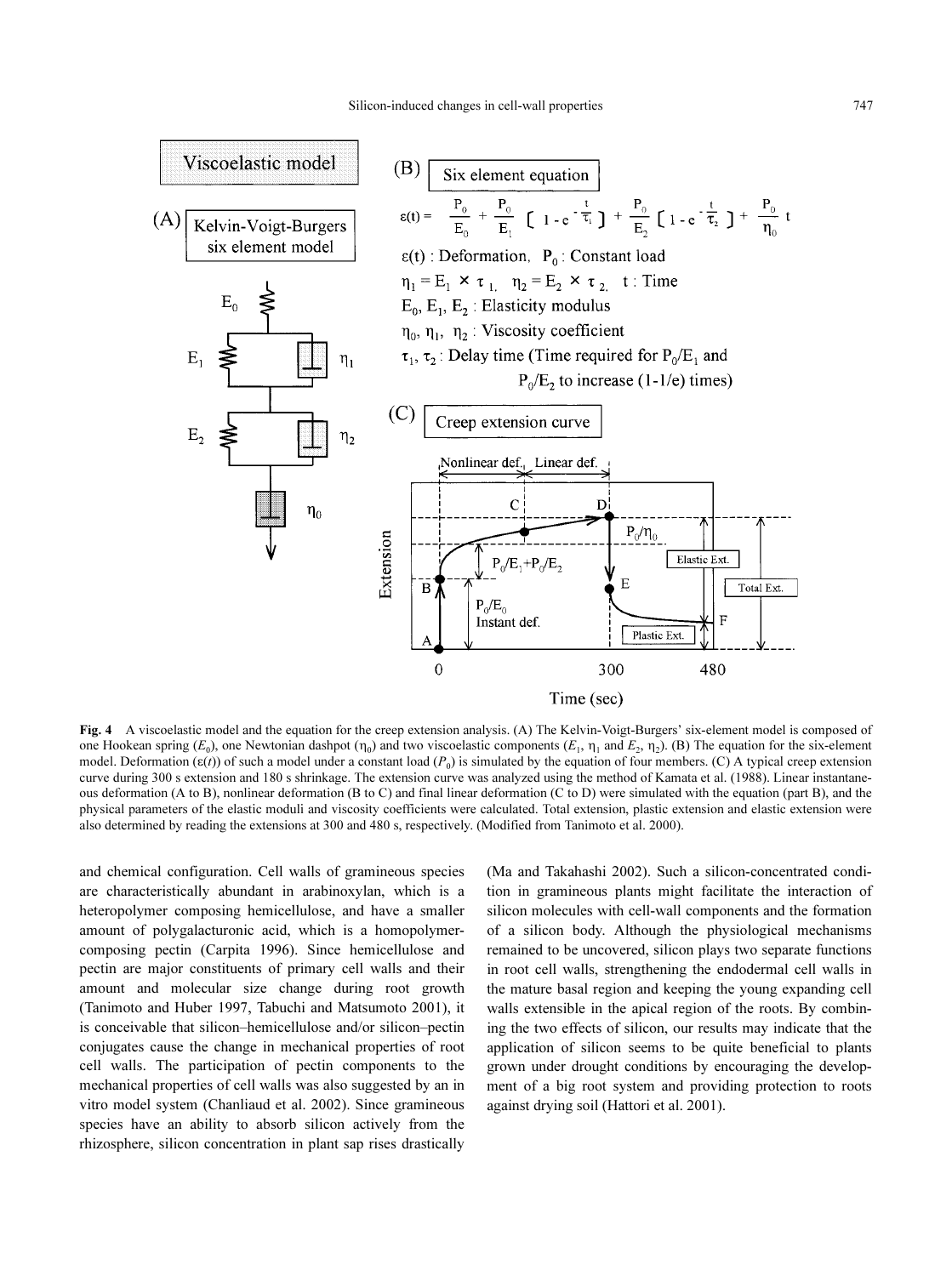#### Materials and Methods

#### Plant material and growth condition

Seeds of the drought-tolerant cultivar (Sorghum bicolor L. Moench, cv. Gadambalia) were provided by the Soil & Water Research Center, Agricultural Research Corporation, Sudan. Seeds were imbibed in distilled water for 24 h and allowed to germinate between filter papers for 3 days at  $27^{\circ}$ C in the dark. Seedling roots, 50–70 mm long, were selected and 10 seedlings each were transplanted into plastic containers with 3 liters of nutrient solution. Hydroponic culture was conducted in a controlled environmental chamber (type GC-A, Fuji Electric Co. Ltd., Tokyo Japan). Light and temperature conditions in the chamber were set to  $14/10$  h cycles of  $35/25^{\circ}$ C (day/night). Relative humidity was set at 30/40% (day/night). The photosynthetically active photon flux density was applied at 1,240  $\mu$ mol m<sup>-2</sup> s<sup>-1</sup>.

#### Silicon treatment

Sorghum seedlings were grown hydroponically in half-strength Hoagland and Arnon nutrient solution with or without  $1.67 \text{ mM SiO}_2$ . Application of  $SiO<sub>2</sub>$  to the solution was conducted following the method of [Okuda and Takahashi \(1961\).](#page-6-24) The pH of the solution was adjusted to 6.0 with 0.2 M KOH and 0.2 M HCl. To avoid the mechanical damage of sorghum root by agitation, a culture solution was replaced every day and kept without bubbling air through it. Seedlings with 170–220 mm long seminal roots were selected and harvested on the 5th day after transplantation. Then, three separate zones of the roots, each 10 mm long, were excised from the apical 10 mm zone (AE zone), from the 20–30 mm zone behind the root tip (AM zone) and from the 20–30 mm basal zone measured from the root–stem junction (BM zone). Epidermal and cortical tissues were removed by forceps from half of the BM segments to obtain stele tissues with the ITW of the endodermal tissues exposed. Excised root specimens were killed immediately in boiling methanol kept in a water bath at about 80°C for 300 s. Then root segments were washed twice with fresh methanol and stored in methanol at 4°C ready for measurement of cellwall extensibility. Thirty to forty root segments were used for the measurements of mechanical properties and the experiments were duplicated.

#### Measurement of mechanical properties of root cell walls

Viscoelastic properties of cell walls—Creep extension analysis was carried out according to the method described by [Tanimoto et al.](#page-6-12) [\(2000\)](#page-6-12) to measure physical properties of cell walls. Methanol-killed root segments were rehydrated with MES buffer (pH 6.0) and extended in the Rheoner II creep meter (Yamaden RE-33005, Tokyo) (Fig. [3](#page-6-13)). The extension curve was measured for 300 s at a constant load and the shrinkage after removing the load was also recorded for 180 s. The extension of the cell wall was expressed as a non-linear creep extension curve (Fig. [4C](#page-6-13)). The dynamic nature expressed by this non-linear extension profile was simulated by a Kelvin-Voigt-Burgers' six-element model which is composed of three springs and three dashpots as shown in Fig. [4A](#page-6-13). In this model, springs are ideal elastic bodies that extend in a moment by loading, and piston-like dashpots are ideal viscous bodies that extend at a constant rate under a constant load. The characteristics of these springs and dashpots decide the shape of the creep curve. Using this model, the non-linear extension profiles of cell wall are expressed by a mathematical equation (Six-element equation; Fig. [4B](#page-6-13)). Creep extension curves were able to be simulated by four-, six- and eight-element models in the Rheoner II creep meter. In the preliminary measurement of sorghum roots, most showed good fitting to the six-element model by the computer program installed in the creep meter, which analyzes the creep curve by four-, six- and eightelement models sequentially for detecting a linear portion of the curve on a logarithmically converted extension curve.

Measurement and analysis by a creep meter—The diameter of the root was measured in the extension zone under a stereomicroscope to obtain the cross area of the root. The root was fixed between two clamps of a creep meter. The extension zone of the root was kept in a drop of the MES buffer solution between two clamps to keep the cellwall specimen wet during measurement (details in Fig. [3\)](#page-6-13). The apical and basal 2.5-mm portions of the specimen were nipped by an upper and a lower clamp, respectively, leaving the central 5-mm zone for extension. The measurements were carried out at room temperature. A constant load was applied to the root by moving the lower clamp downward at a maximum speed of  $0.5$  mm  $s^{-1}$ . The movement of the lower clamp is controlled by communication of the load cell and stepping motor in a creep meter so that the load applied to roots was kept constant. The amount of load was determined based on the results of the preliminary experiment to test the breaking load of roots. The amounts of load applied to the AE and AM zones were 20 and 50 g mm–2, respectively. For BM segments, a 50-g load was applied to all segments because cell walls of this zone were very hard compared with those of the AE and AM zones. Although this load corresponded to 800 g mm<sup>-2</sup>, it was used to obtain suitable extension for determination of viscoelastic parameters of cell walls in the BM zone. The extension process was recorded by a computer at 0.5-s intervals for 300 s and then the load was released to record the shrinkage of the root for 180 s. The data were analyzed by a computer program using Kelvin-Voigt-Burgers' viscoelastic model to calculate the three elastic moduli ( $E_0$ ,  $E_1$  and  $E_2$ ) and the three viscosity coefficients ( $\eta_0$ ,  $\eta_1$  and  $\eta_2$ ) involved in the equation shown in Fig. [4](#page-6-13)B. These viscoelastic parameters corresponding to each element are shown in Fig. [4](#page-6-13)A. These parameters were calculated first by the program installed in the creep meter as described by [Kamata et al. \(1988\)](#page-6-23) and by [Tanimoto et al.](#page-6-12) [\(2000\).](#page-6-12) In order to obtain the parameters with higher precision, they were then recalculated again with a non-linear least square method, using the first obtained value as the initial value for each calculation. The maximum length of the specimen at 300 s and the final length at 480 s were read to calculate the total extension, the reversible extension (elastic extension) and the irreversible extension (plastic extension). Data were analyzed statistically by using a t-test to evaluate the effects of applying silicon.

#### Acknowledgments

The authors thank Drs. J. Abe and S. Morita for their critical discussion during this work. They also thank Mrs. M. Yokoyama for her technical assistance in measuring cell-wall extensibility. This work was supported in part by a grant for the 21st Century COE Program from Japan Society for the Promotion of Science.

#### References

- <span id="page-5-2"></span>Carpita, N.C. (1996) Structure and biogenesis of the cell walls of grasses. Annu. Rev. Plant Physiol. Plant Mol. Biol. 47: 445–476.
- <span id="page-5-3"></span>Chanliaud, E., Burrows, K.M., Jeronimidis, G. and Gidley, M.J. (2002) Mechanical properties of primary cell wall analogues. Planta 215: 989–996.
- <span id="page-5-4"></span>Hattori, T., Lux, A., Tanimoto, E., Luxová, M., Sugimoto, Y. and Inanaga, S. (2001) The effects of silicon on the growth of sorghum under drought stress. In Proceedings of the 6th Symposium of the International Society of Root Research, Extra Issue, Nagoya, Japan, pp. 348–349.
- <span id="page-5-0"></span>Hodson, M.J. and Sangster, A.G. (1989a) Subcellular localization of mineral deposits in the roots of wheat (Triticum aestivum L.). Protoplasma. 151: 19– 32.
- <span id="page-5-1"></span>Hodson, M.J. and Sangster, A.G. (1989b) X-ray microanalysis of the seminal root of Sorghum bicolor with particular reference to silicon. Ann. Bot. 64: 659–667.